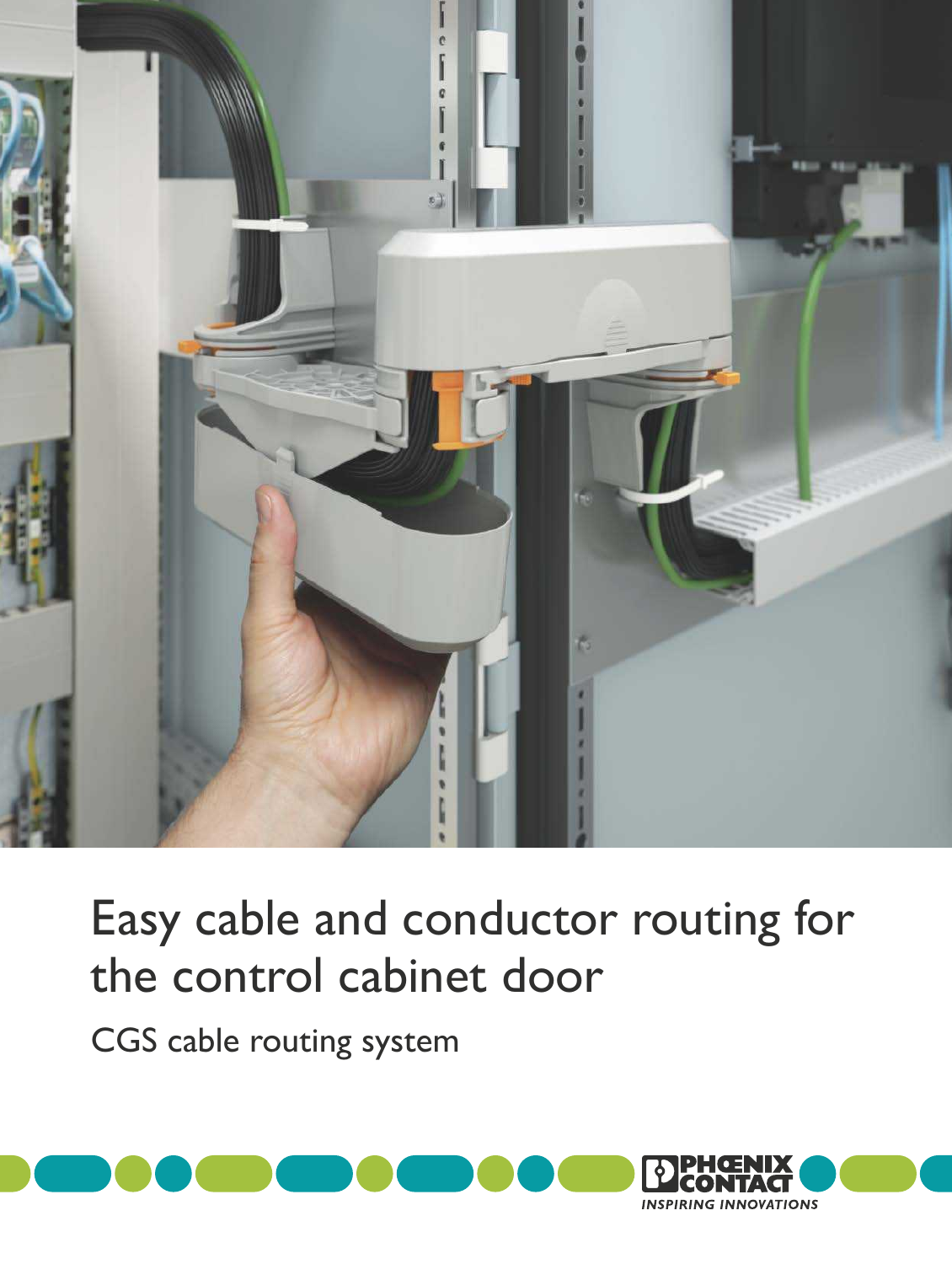# Easy cable and conductor routing for the control cabinet door

The swivel arm of the cable routing system makes it particularly easy and safe to install your conductors, cables, and cable harnesses for the control cabinet door or swivel mounting frame.This solution is time-saving, as the patent-pending swivel joints can be opened and pre-assembled cables can be fed through or pulled through without using any tools.

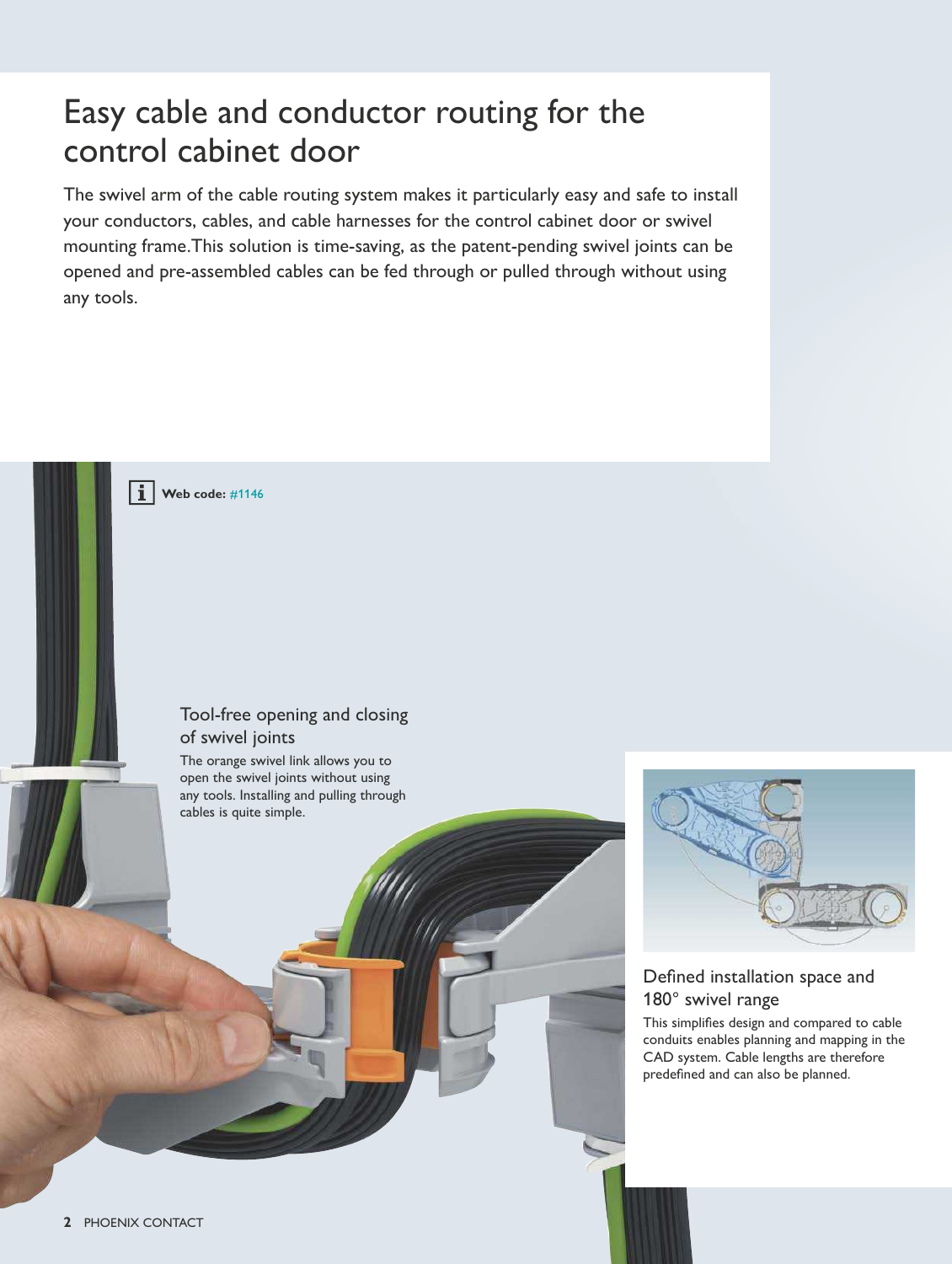





### Integrated flanges simplify mounting

Simple and time-saving mounting compared to mounting with cable conduits.



### Safe thanks to integrated strain relief

The strain relief is ensured using conventional cable binders. Additional strain relief is not required.



### Covers provide protection and conductor bundling

Mechanical cable protection and safe routing and bundling when closing and opening the control cabinet door.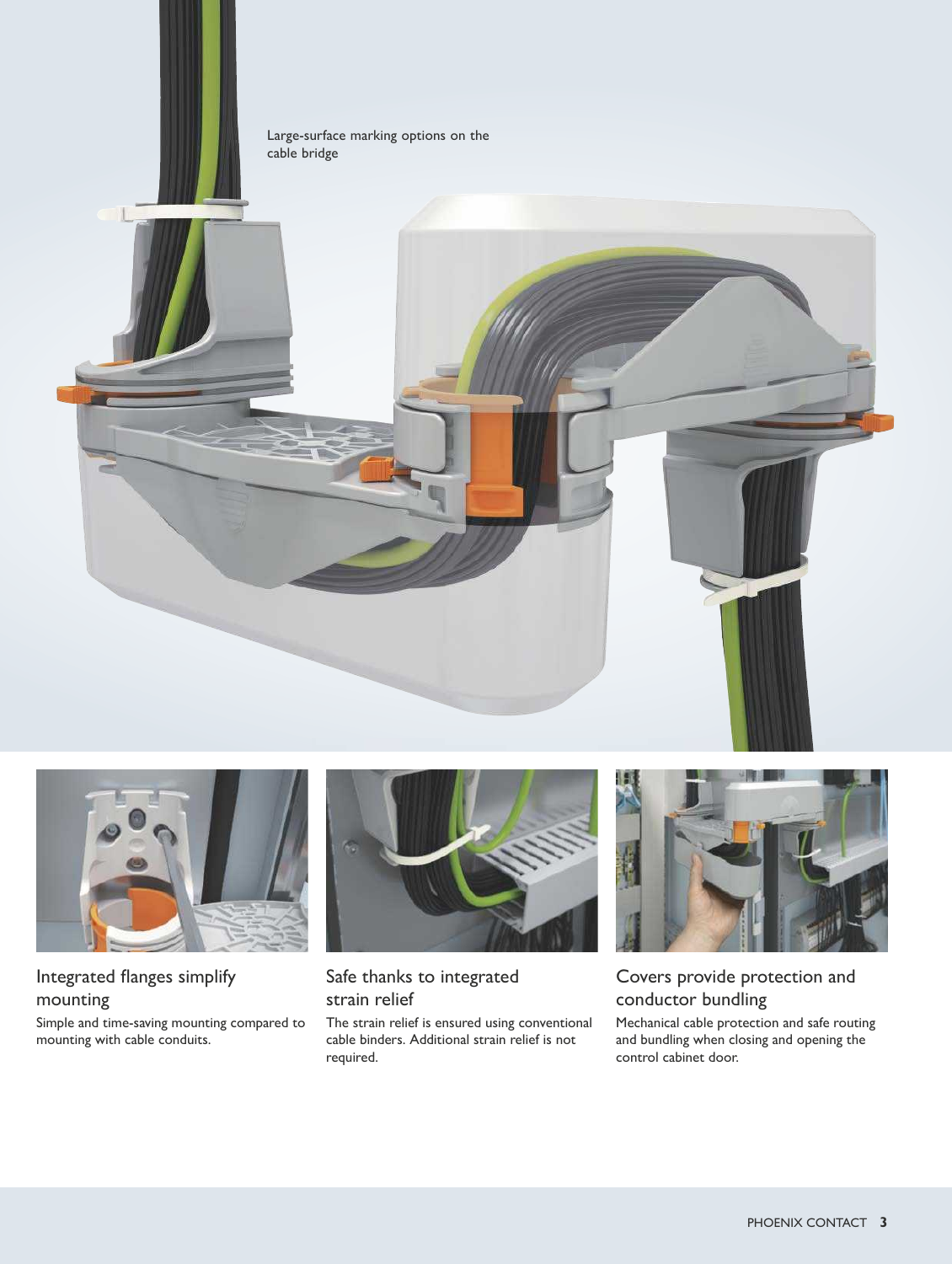### Easy cable routing of pre-assembled data cables

Energy chains and drag chains usually require compatible cables and lines. Standard cables are easily damaged due to the high strain resulting from the movement and bending of the chains. It is almost impossible to insert preassembled cables into cable conduits – an alternative to energy and drag chains – since both the cable or cable harness and the connector need to be pulled through. The cable routing system has been designed for use of standard cables with preassembled connectors. The cables including the connectors can be inserted by way of joints that can be opened. Large bending radii and defined movements protect the wires from being damaged. This was tested with  $100 \times 1.5$  mm<sup>2</sup> cables (H05Z-K) as well as with data cables (Cat. 5 Ethernet cables). The CGS was opened and closed 2000 times for this test and no damage was found on the wires.



Optimum and safe cable routing of pre-assembled data cables and lines

#### Safe cable routing to mounted FAME test terminal strips

For control and operating purposes, protective devices and control devices should be accessible from the outside and are therefore mounted in the door. This is why some devices, plus test terminal strips like FAME, are mounted in the control cabinet door in protection and control technology applications. This additionally saves space in the control cabinet. These components can now be wired in an even easier and more flexible way with the CGS cable routing system from Phoenix Contact.





Safe conductor routing to the FAME test disconnect system in the control cabinet door **[Web code:](http://www.phoenixcontact.net/webcode/#1094)** #1094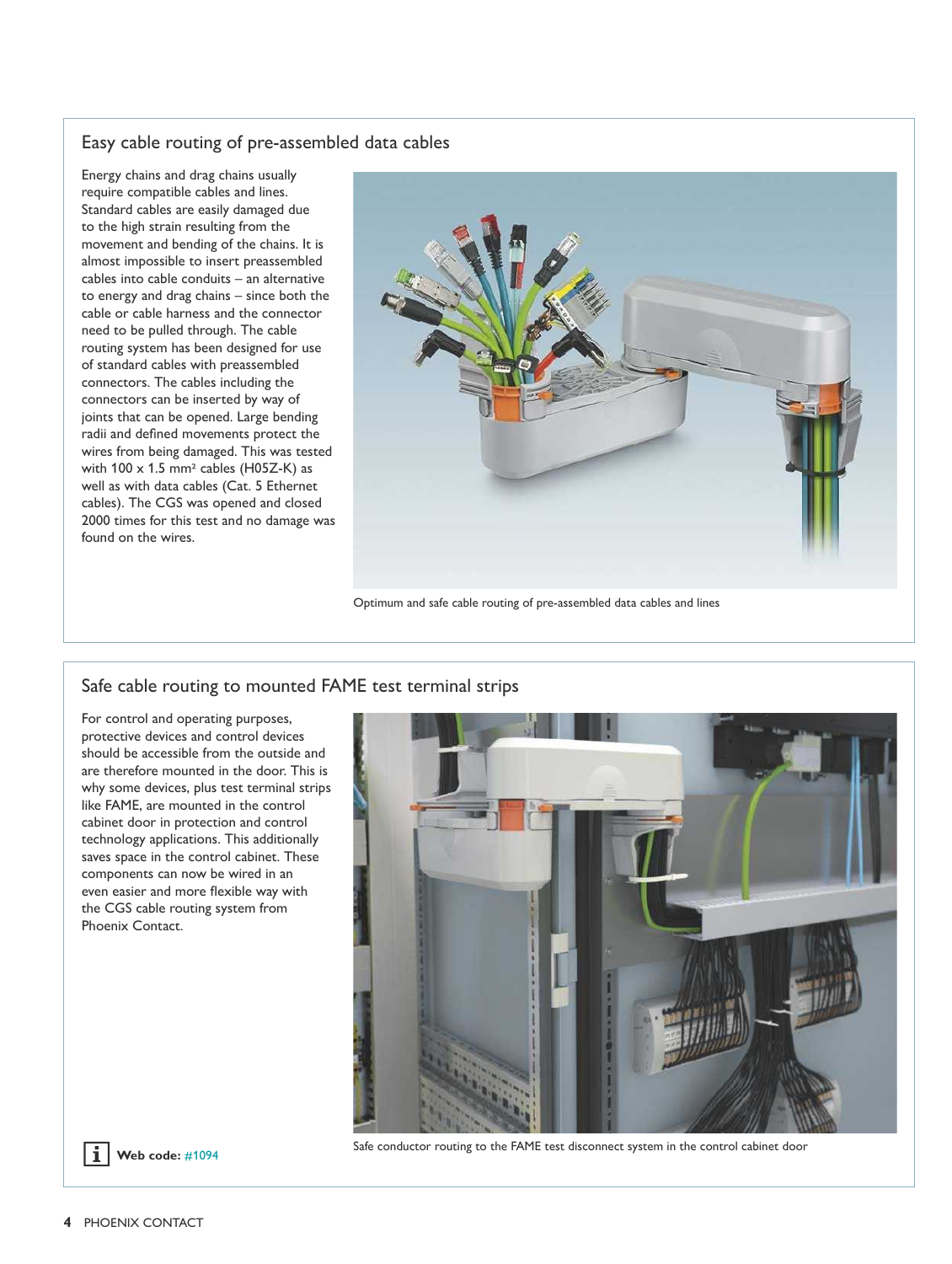### Ordering data and technical data

|                                                    |                    | <b>Cable routing system</b><br><b>Swivel link for opening</b> |         | <b>Cable routing system</b><br><b>Swivel link closed</b> |         | <b>Protective cover</b> |         |
|----------------------------------------------------|--------------------|---------------------------------------------------------------|---------|----------------------------------------------------------|---------|-------------------------|---------|
| <b>Type</b>                                        | Order No.          | <b>CGSA 50</b>                                                | 3071401 | <b>CGS 50</b>                                            | 3071400 | <b>CGS-AH 50</b>        | 3071410 |
| Cable entry opening                                | $\lceil mm \rceil$ | 42                                                            |         | 42                                                       |         |                         |         |
| Maximum number of cables, e.g. 1.5 mm <sup>2</sup> |                    | 100                                                           |         | 100                                                      |         |                         |         |
| Average cable length                               | [mm]               | 580                                                           |         | 580                                                      |         |                         |         |
| Maximum apex angle control cabinet door            | $[^{\circ}]$       | 180                                                           |         | 180                                                      |         |                         |         |
| Width of cable binder for strain relief            | $\lceil mm \rceil$ | 4                                                             |         | 4                                                        |         |                         |         |
| Insulation material                                |                    | PC                                                            |         | <b>PC</b>                                                |         | PC                      |         |
| Flammability rating UL 94                          |                    | V <sub>0</sub>                                                |         | V <sub>0</sub>                                           |         | V <sub>0</sub>          |         |
| Diameter fixing holes                              | $\lceil mm \rceil$ | 5.5                                                           |         | 5.5                                                      |         |                         |         |

### Assembly instruction



Installation space with closed control cabinet door







Installation space with open control cabinet door (180°)



Drilling diagram CAD drawings can be downloaded directly from the website in the product area

**75,5**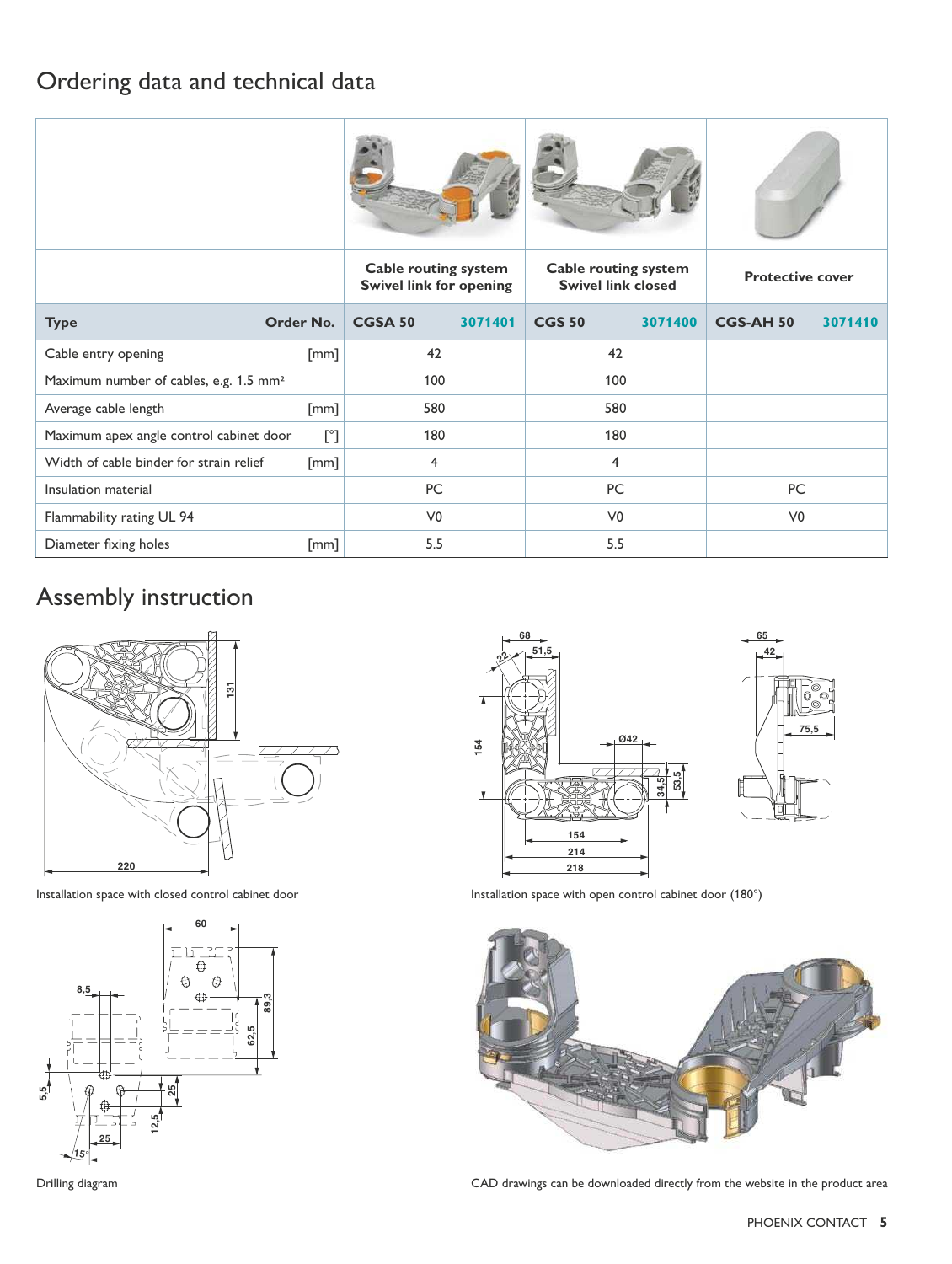# Cable management, installation and mounting material

Maximum quality and functionality down to the smallest details: Phoenix Contact offers an optimally coordinated range of accessories for junction box and control cabinet manufacturing. This way, you receive all components for your solution from a single source.





#### Modular cable entry system cabinet panel with a tight seal.

Using the cable sleeves from CES modular, which can be combined in various ways, you can mount assembled as well as unassembled cables quickly and flexibly.



**[Web code: #0570](http://www.phoenixcontact.net/webcode/#0570)**



### Cable entry plates

CES Multigates are metal-reinforced cable entry plates. They provide you with numerous options for routing cables through a control

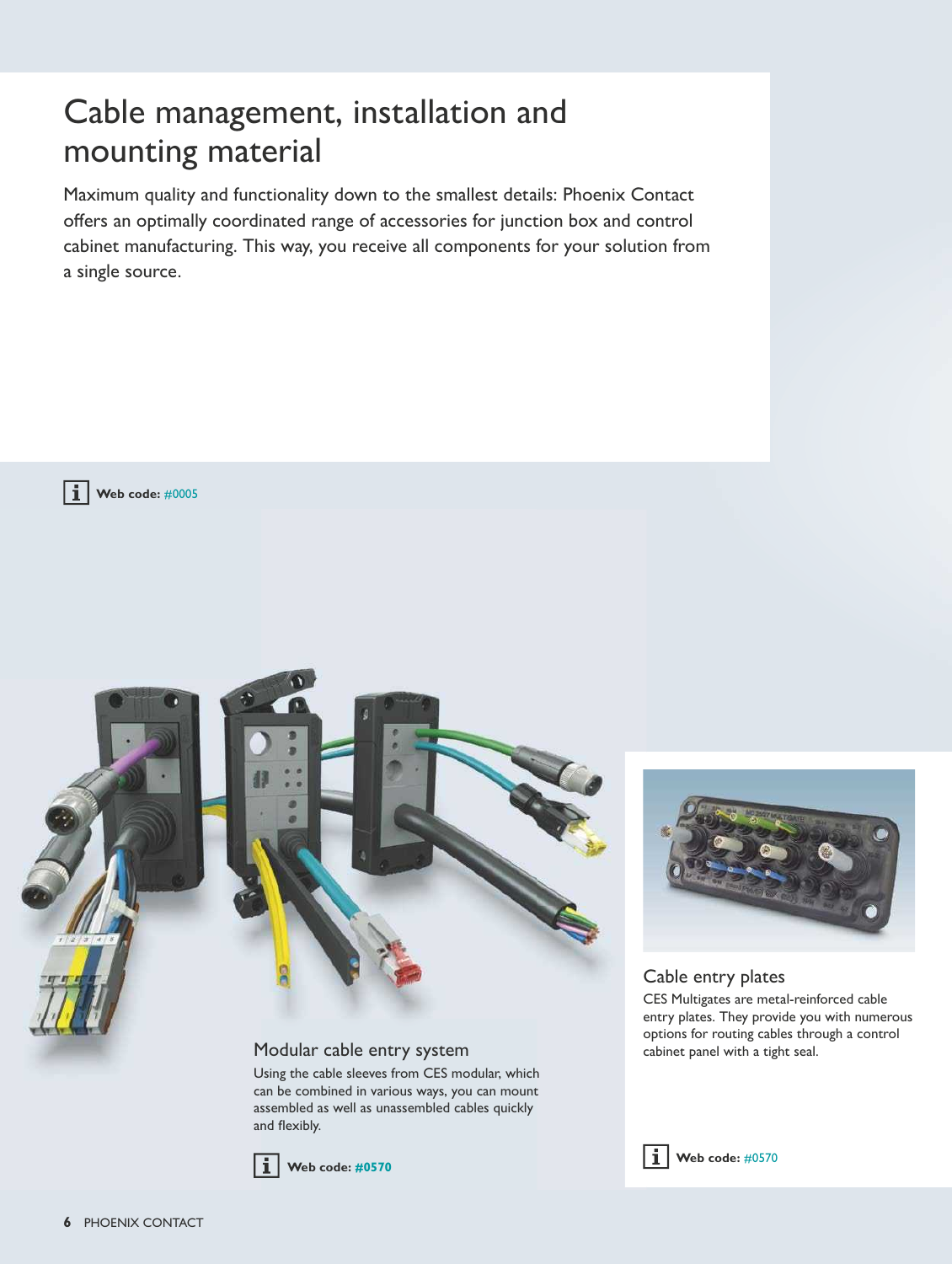Installation and mounting material ensures secure connections and EMCcompliant wiring, making sure that you always have a clear overview.



### Cable protection systems

The comprehensive range of plastic and metal protective hoses provides you with reliable solutions for a wide range of applications up to a degree of protection of IP69K.



### Cable routing

Orderly cable routing is absolutely essential for clear arrangement in your control cabinet. This is ensured by cable ducts in various sizes and colors.



#### Grounding and shielding Phoenix Contact offers a comprehensive product range covering all aspects of grounding and shielding for your electronic components.





$$
\fbox{1}
$$
 web c

 **[Web code:](http://www.phoenixcontact.net/webcode/#0572)** #0572 **[Web code:](http://www.phoenixcontact.net/webcode/#0094)** #0094 **[Web code:](http://www.phoenixcontact.net/webcode/#0845)** #0845

Service interfaces are available with the following inserts:

- D-SUB
- RJ45
- USB
- Sockets
- SCRJ coupling

 $\mathbf{i}$  [Web code:](http://www.phoenixcontact.net/webcode/#1092) #1092

PHOENIX CONTACT **7**